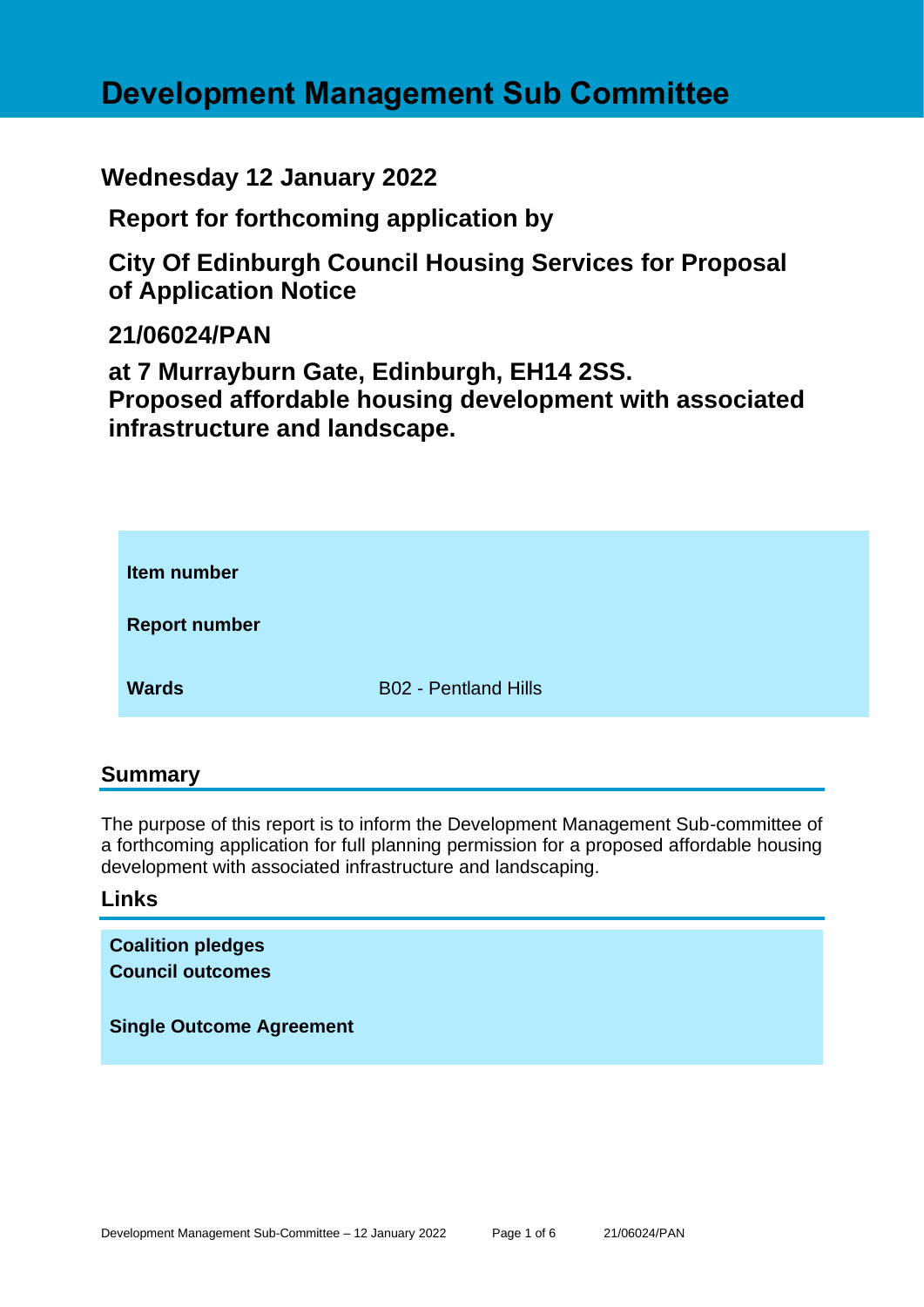# **Recommendations**

**1.1** It is recommended that the Committee notes the key issues at this stage and advises of any other issues.

# **Background**

#### **2.1 Site description**

The application site ('the site') is located within the urban area of the city in Wester Hailes and measures approximately 1.42 hectares. The site has been previously developed and is the former location of the Wester Hailes Health Centre. The site also comprises a small area of existing housing and public realm at Murrayburn Place,

The site is bounded to the west by Murrayburn Gate road beyond which immediately lies the West Side Plaza shopping centre, to the north by residential properties at Murrayburn Place which measure between three and five storeys in height, to the south by a railway line and, to the east by a public footway beyond which Canal View Primary School is located within an open space setting. The public footway also provides a southward connection beneath the railway line.

Previous health centre buildings at the site have been cleared, and there are a number of trees around parts of the site's edge associated with the former landscaping scheme of the health centre and the telephone exchange building. The site's gradient where the health centre once stood varies with a noticeable slope at its northern extents, where land levels are approximately one storey lower in height than the southern parts of the site. A retaining wall is located in the centre of the site, where it transitions to Murrayburn Place, and the site also slopes down to Murrayburn Gate and its pavement at the west side of the site, signifying the varied land levels. A raised footway provides a link from the site over Murrayburn Gate to the neighbouring shopping centre. The northern and southern parts of the site are level.

#### **2.2 Site History**

There is no relevant planning history for this site.

## **Main report**

#### **3.1 Description of the Proposal**

The applicant's description of the proposal is for affordable housing development with associated infrastructure and landscape.

It is anticipated the proposal may be a major development and no further details on the proposal are submitted at this time with the proposal of application notice.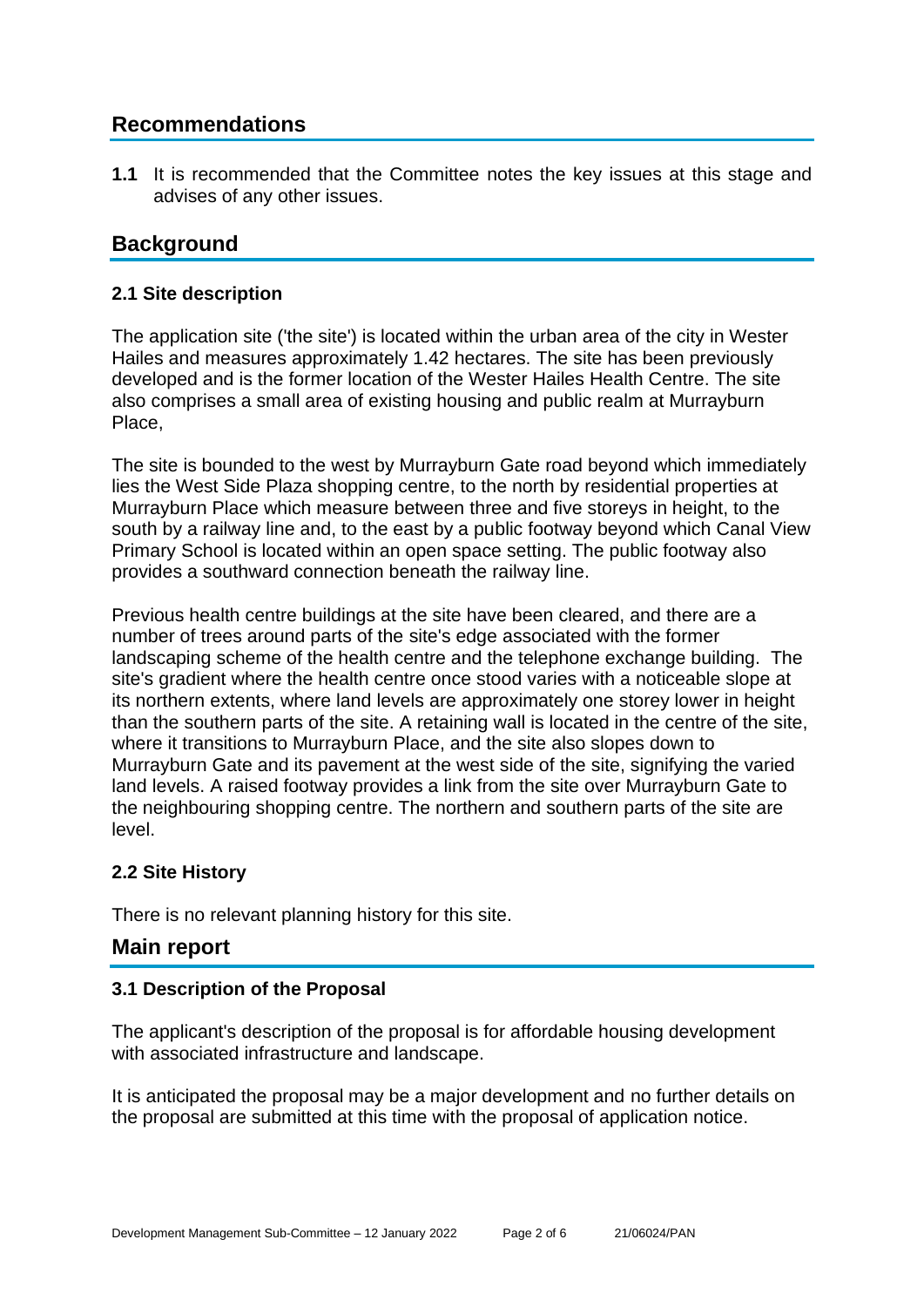#### **3.2 Key Issues**

The key considerations against which the eventual application will be assessed include whether:

#### **a) the principle of the development is acceptable in this location;**

The site is located within the urban area as defined by the Edinburgh Local Development Plan (LDP) (2016). The acceptability of the proposal at this location in principle will be considered in the context of LDP Policy Hou 1 (Housing Development) which supports housing in the urban area subject to compliance with other relevant policies in the LDP.

Small parts of the site's edges are shown as Open Space (LDP reference: GRE 33 - Harvester Way - Hailesland Road) and any impact on this open space in the context of LDP Policy Env 18 Open Space Protection would need to be considered by the applicant as part of any planning application.

The LDP is now over five years old, therefore should the applicant submit a planning application prior to the adoption of City Plan 2030, consideration would also need to be given to the 13 principles of sustainable development that are outlined in Scottish Planning Policy.

#### **b) the design, scale and layout are acceptable within the character of the area; and does the proposal comply with the Edinburgh Design Guidance;**

The applicant will be required to comply with all relevant design policies within the LDP as well as non-statutory guidance where applicable (e.g., Edinburgh Design Guidance).

A Design and Access Statement will be required to support the application. An assessment of the impacts on amenity of neighbouring and future occupiers, as set out in LDP Policy Des 5 (Development Design - Amenity) is also required. This will include the requirement for greenspace provision, in accordance with LDP Policy Hou 3 (Private Greenspace in Housing Development) and a Noise Impact Assessment should be submitted as part of the application.

The design will also be required to demonstrate compliance with the 13 guiding principles of sustainable development as outlined in Scottish Planning Policy.

#### **c) Access arrangements are acceptable in terms of road safety and public transport accessibility;**

Pedestrian permeability and connectivity through the site and beyond will be key considerations. LDP transport policies and the Edinburgh Design Guidance including the Edinburgh Street Design Guidance and relevant factsheets will apply to the proposal. The applicant will be required to provide transport information including a travel plan and will need to demonstrate how the proposal complies with parking standards including service arrangements and cycle parking provision.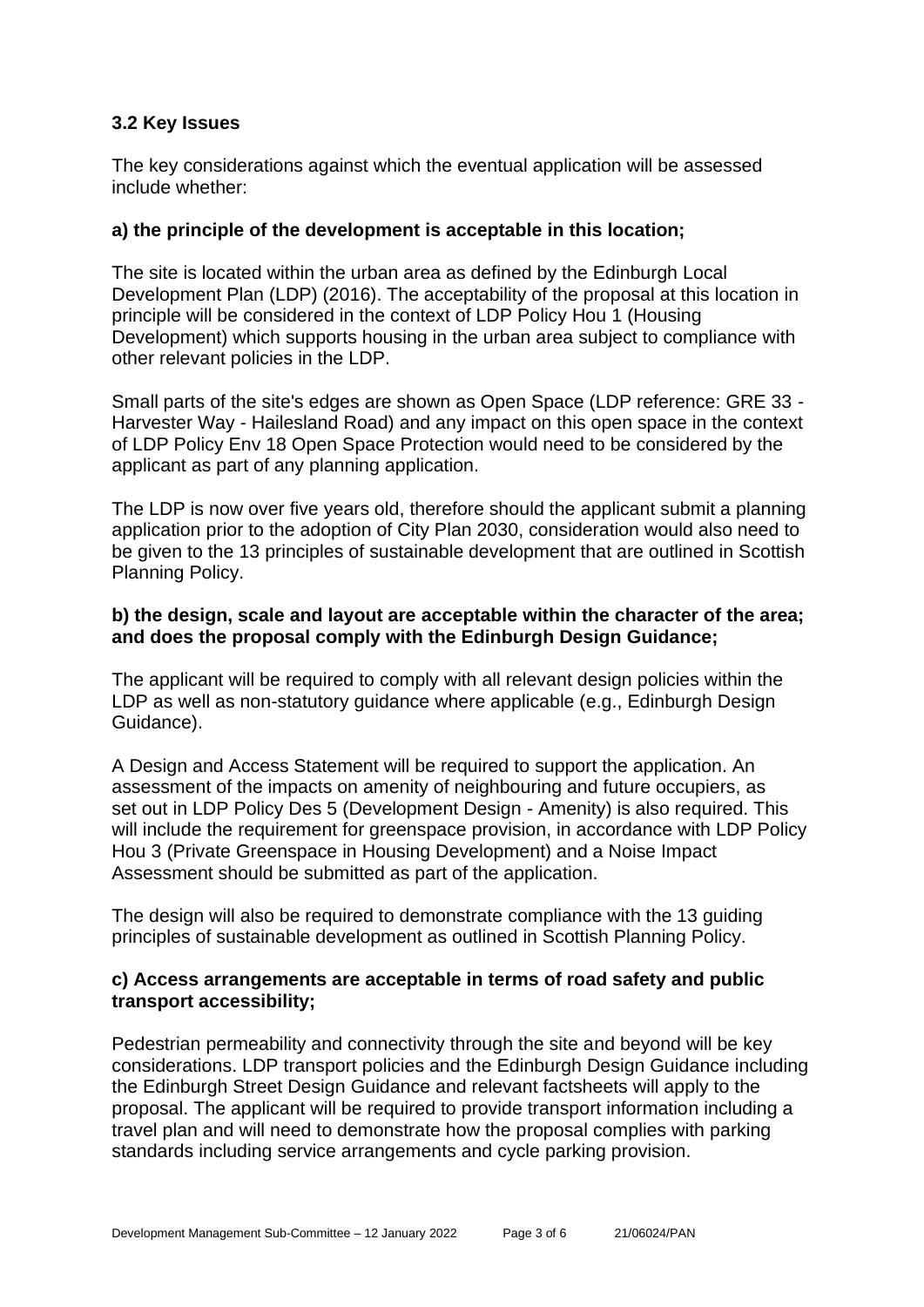#### **d) There are any other environmental factors that require consideration;**

The applicant will be required to submit sufficient information to demonstrate that the site can be developed without having a detrimental impact on the environment.

In order to support the application, it is anticipated the following documents will be submitted:

- − Pre-Application Consultation Report;
- − Planning Statement;
- − Design and Access Statement;
- − Sustainability Form S1;
- − Daylight, Privacy and Overshadowing Information;
- − Transport information;
- − Waste Management Information and Servicing Strategy;
- − Ground investigations/Site investigations;
- − Drainage Information and Surface Water Management Plan.
- − Noise Impact Assessment;
- − Air Quality statement;
- − Landscape Management and Maintenance Plan;
- − Tree survey and tree protection plan and
- − Protected Species/Ecology Information.

As the application will fall under Schedule 2 of The Town and Country Planning (Environmental Impact Assessment) Regulations 2017. The Planning Authority will therefore required, by law, to undertake screening to determine whether an Environmental Impact Assessment will be required.

#### **3.3 Assessment**

This report highlights the main issues that are likely to arise in relation to the various key considerations. This list is not exhaustive and further matters may arise when the new application is received, and consultees and the public have the opportunity to comment.

#### **Financial impact**

**4.1** The forthcoming application may be subject to a legal agreement.

#### **Risk, Policy, compliance and governance impact**

**5.1** Provided planning applications are determined in accordance with statutory legislation, the level of risk is low.

#### **Equalities impact**

**6.1** This is a pre-application report. When a planning application is submitted it will be assessed in terms of equalities and human rights.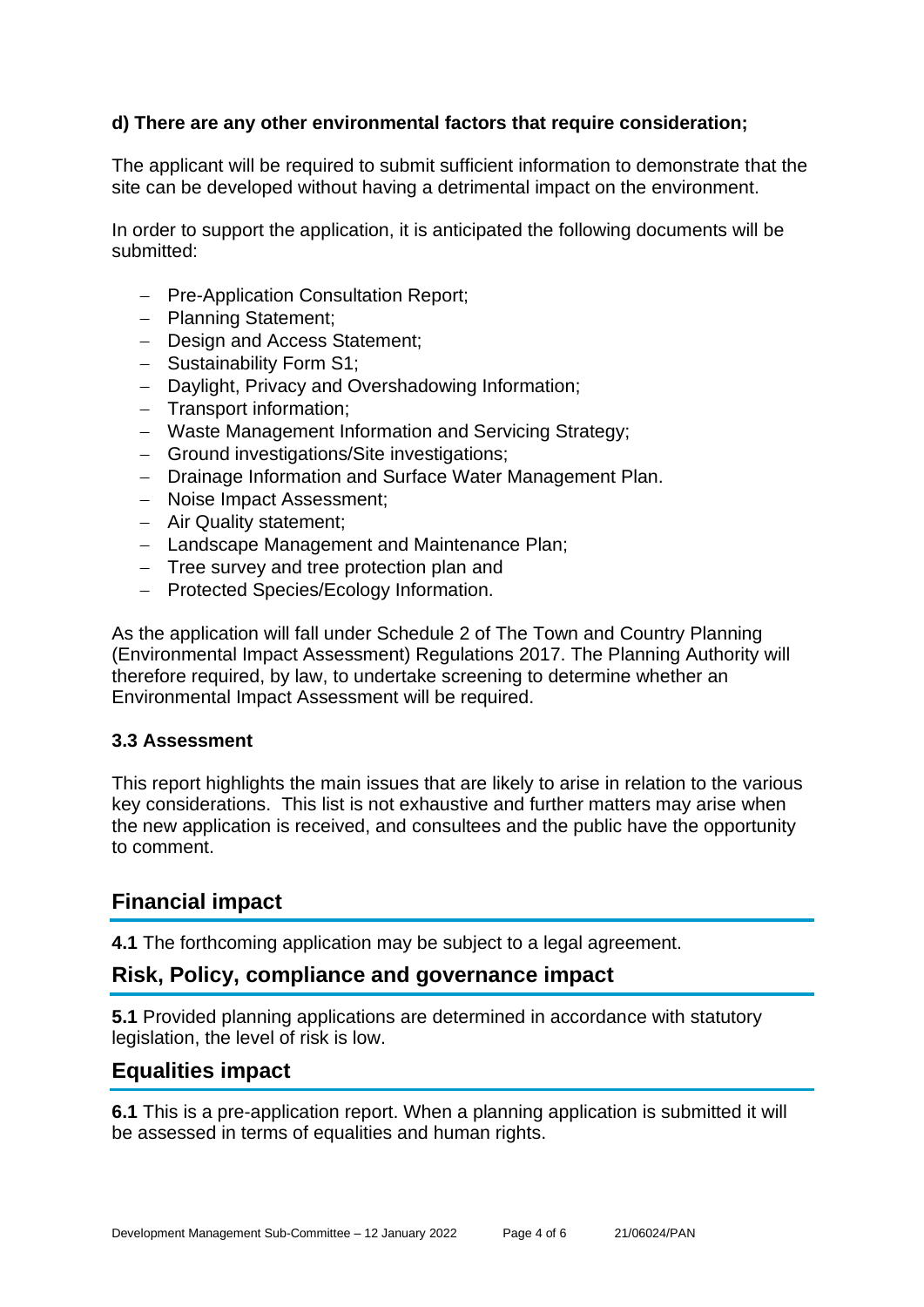# **Sustainability impact**

**7.1** A sustainability statement will need to be submitted with the application.

### **Consultation and engagement**

#### **8.1 Pre-Application Process**

Pre-application discussions took place on this application.

#### **8.2 Publicity summary of representations and Community Council comments**

In light of the ongoing Covid-19 situation, Scottish Government guidance on preapplication consultation makes provision for public consultation to be carried out without the need for a face-to-face public event.

Following receipt of the proposal of application notice (PAN) the applicant has given details of a dedicated project website (https://www.murrayburngateedinburgh.co.uk/) where members of the public will be able to view proposals and submit comments. An interactive consultation event was scheduled on 08 December 2021 between 3pm and 7pm. Between these times a web chat function was available on the webpage and a member of the project team was available to answer any questions. The closing day for comments via the website was 21 days after the live event (29 December 2021), and the website was live 7 days in advance of the live event. The live event was to be advertised in the Edinburgh Evening News a minimum of seven days prior to the eventing being held; no details of the publication date are submitted at the time of writing. The applicant has advised that details for a second event will be confirmed in due course.

The results of the consultation event(s) will be submitted with the future planning application as a Pre-application Consultation (PAC) Report.

The applicant notes in the PAN application form that there is no active community council in this area to notify, however they have agreed to send a copy of the PAN to Juniper Green community council and Sighthill/Broomhouse & Parkhead community council for the attention of any interested parties. The applicant also agreed to carry out a letter-drop to neighbouring properties and public areas. Local ward councillors were notified on 12 November 2021 and included Councillor Graeme Bruce, Councillor Neil Gardiner, Councillor Ricky Henderson, and Councillor Susan Webber.

## **Background reading/external references**

- To view details of the proposal of Application Notice go to
- [Planning and Building Standards online services](https://citydev-portal.edinburgh.gov.uk/idoxpa-web/search.do?action=simple&searchType=Application)
- [Planning guidelines](http://www.edinburgh.gov.uk/planningguidelines)
- [Conservation Area Character Appraisals](http://www.edinburgh.gov.uk/characterappraisals)
- [Edinburgh Local Development Plan](http://www.edinburgh.gov.uk/info/20164/proposed_local_development_plan/66/local_development_plan)